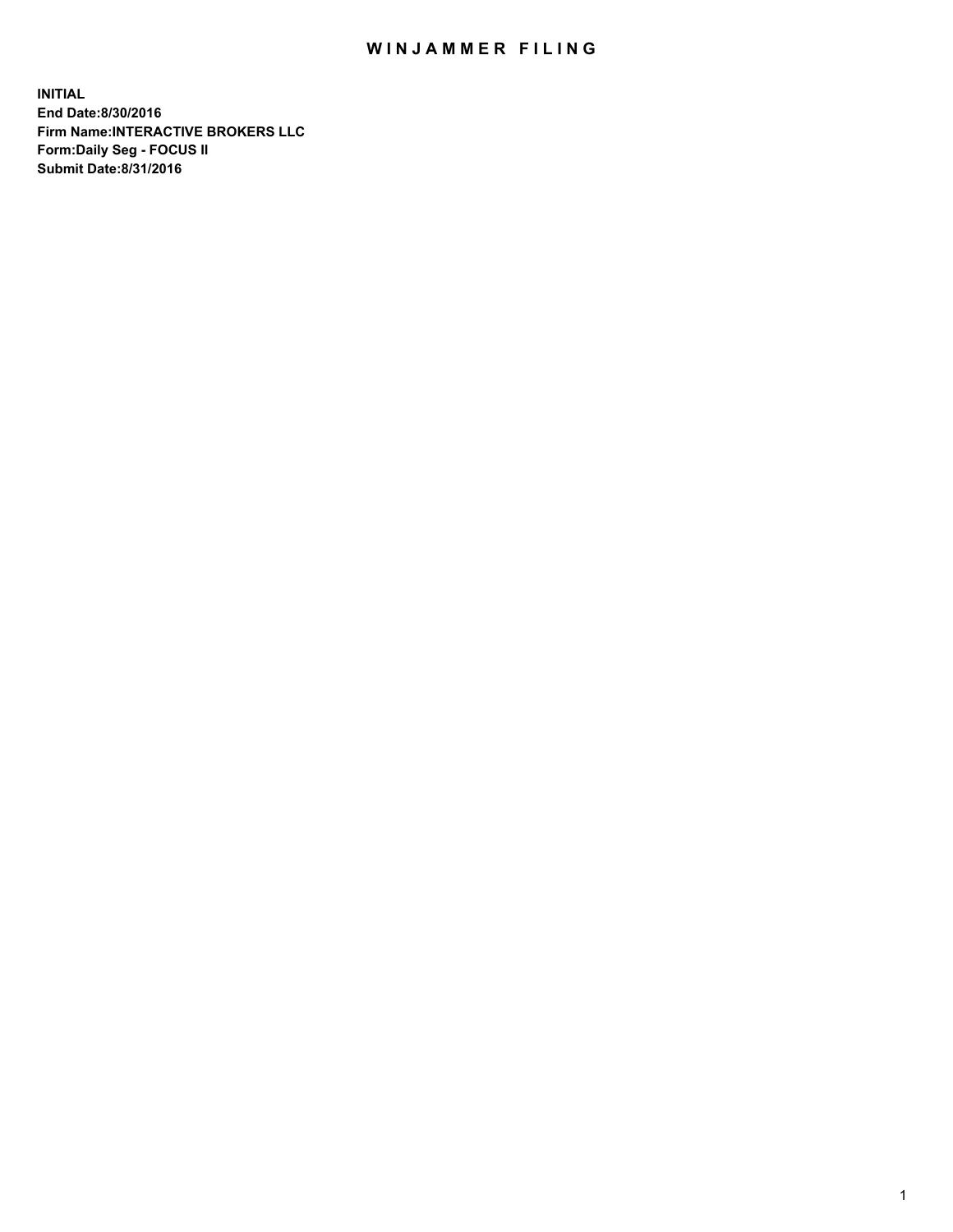## **INITIAL End Date:8/30/2016 Firm Name:INTERACTIVE BROKERS LLC Form:Daily Seg - FOCUS II Submit Date:8/31/2016 Daily Segregation - Cover Page**

| Name of Company<br><b>Contact Name</b><br><b>Contact Phone Number</b><br><b>Contact Email Address</b>                                                                                                                                                                                                                          | <b>INTERACTIVE BROKERS LLC</b><br><b>James Menicucci</b><br>203-618-8085<br>jmenicucci@interactivebrokers.c<br>om |
|--------------------------------------------------------------------------------------------------------------------------------------------------------------------------------------------------------------------------------------------------------------------------------------------------------------------------------|-------------------------------------------------------------------------------------------------------------------|
| FCM's Customer Segregated Funds Residual Interest Target (choose one):<br>a. Minimum dollar amount: ; or<br>b. Minimum percentage of customer segregated funds required:% ; or<br>c. Dollar amount range between: and; or<br>d. Percentage range of customer segregated funds required between: % and %.                       | $\overline{\mathbf{0}}$<br>0<br>155,000,000 245,000,000<br>00                                                     |
| FCM's Customer Secured Amount Funds Residual Interest Target (choose one):<br>a. Minimum dollar amount: ; or<br>b. Minimum percentage of customer secured funds required:%; or<br>c. Dollar amount range between: and; or<br>d. Percentage range of customer secured funds required between: % and %.                          | $\overline{\mathbf{0}}$<br>0<br>80,000,000 120,000,000<br>00                                                      |
| FCM's Cleared Swaps Customer Collateral Residual Interest Target (choose one):<br>a. Minimum dollar amount: ; or<br>b. Minimum percentage of cleared swaps customer collateral required:% ; or<br>c. Dollar amount range between: and; or<br>d. Percentage range of cleared swaps customer collateral required between:% and%. | $\overline{\mathbf{0}}$<br>$\overline{\mathbf{0}}$<br>00<br>0 <sub>0</sub>                                        |

Attach supporting documents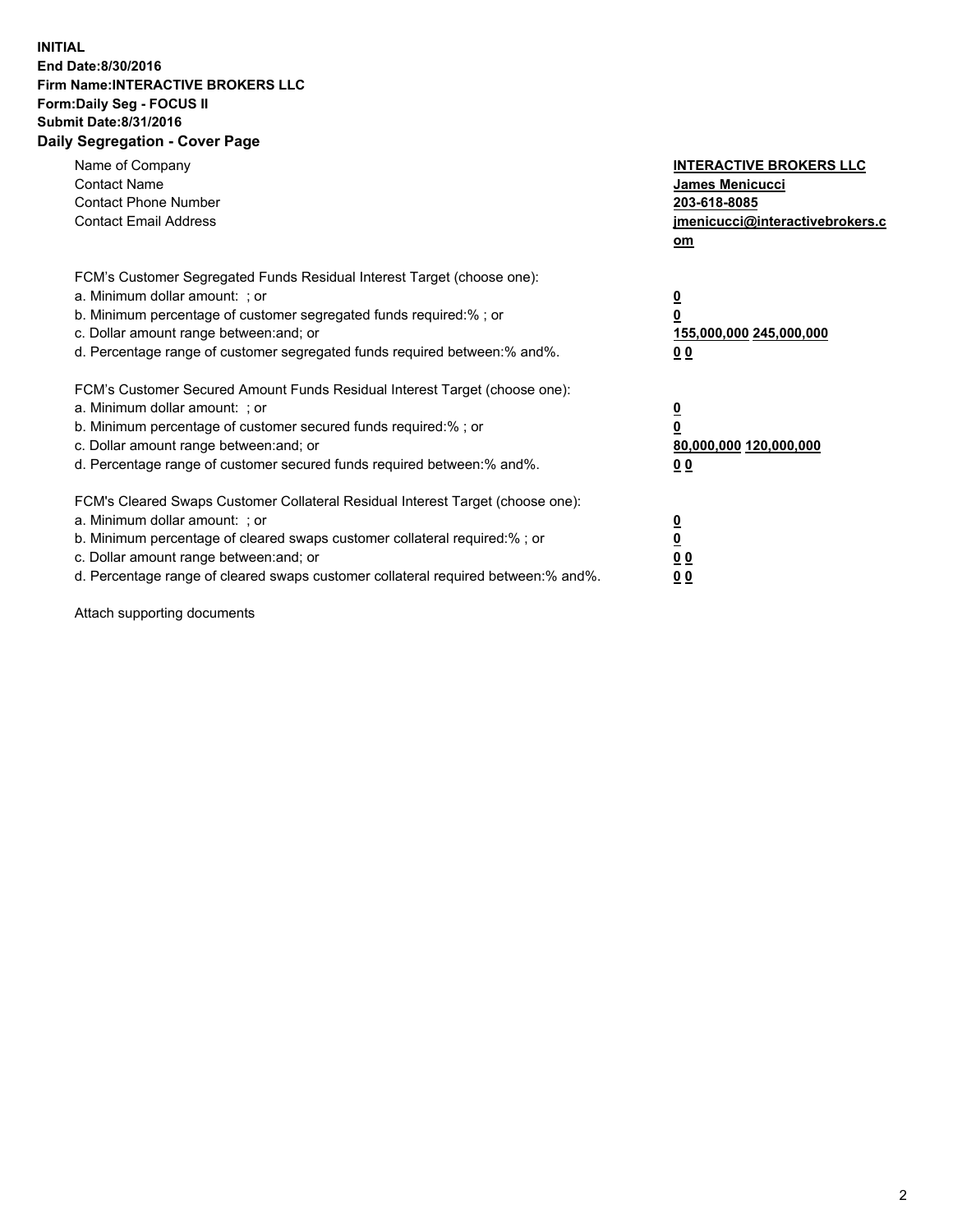## **INITIAL End Date:8/30/2016 Firm Name:INTERACTIVE BROKERS LLC Form:Daily Seg - FOCUS II Submit Date:8/31/2016 Daily Segregation - Secured Amounts**

|     | Daily Ocglegation - Occuled Amounts                                                                        |                                  |
|-----|------------------------------------------------------------------------------------------------------------|----------------------------------|
|     | Foreign Futures and Foreign Options Secured Amounts                                                        |                                  |
|     | Amount required to be set aside pursuant to law, rule or regulation of a foreign                           | $0$ [7305]                       |
|     | government or a rule of a self-regulatory organization authorized thereunder                               |                                  |
| 1.  | Net ledger balance - Foreign Futures and Foreign Option Trading - All Customers                            |                                  |
|     | A. Cash                                                                                                    | 353,802,471 [7315]               |
|     | B. Securities (at market)                                                                                  | $0$ [7317]                       |
| 2.  | Net unrealized profit (loss) in open futures contracts traded on a foreign board of trade                  | 13,964,510 [7325]                |
| 3.  | Exchange traded options                                                                                    |                                  |
|     | a. Market value of open option contracts purchased on a foreign board of trade                             | 318,121 [7335]                   |
|     | b. Market value of open contracts granted (sold) on a foreign board of trade                               | $-58,693$ [7337]                 |
| 4.  | Net equity (deficit) (add lines 1. 2. and 3.)                                                              | 368,026,409 [7345]               |
| 5.  | Account liquidating to a deficit and account with a debit balances - gross amount                          | <b>57,185</b> [7351]             |
|     | Less: amount offset by customer owned securities                                                           | 0 [7352] 57,185 [7354]           |
| 6.  | Amount required to be set aside as the secured amount - Net Liquidating Equity                             | 368,083,594 [7355]               |
|     | Method (add lines 4 and 5)                                                                                 |                                  |
| 7.  | Greater of amount required to be set aside pursuant to foreign jurisdiction (above) or line                | 368,083,594 [7360]               |
|     | 6.                                                                                                         |                                  |
|     | FUNDS DEPOSITED IN SEPARATE REGULATION 30.7 ACCOUNTS                                                       |                                  |
| 1.  | Cash in banks                                                                                              |                                  |
|     | A. Banks located in the United States                                                                      | $0$ [7500]                       |
|     | B. Other banks qualified under Regulation 30.7                                                             | 0 [7520] 0 [7530]                |
| 2.  | Securities                                                                                                 |                                  |
|     | A. In safekeeping with banks located in the United States                                                  | 413,851,815 [7540]               |
|     | B. In safekeeping with other banks qualified under Regulation 30.7                                         | 0 [7560] 413,851,815 [7570]      |
| 3.  | Equities with registered futures commission merchants                                                      |                                  |
|     | A. Cash                                                                                                    | $0$ [7580]                       |
|     | <b>B.</b> Securities                                                                                       | $0$ [7590]                       |
|     | C. Unrealized gain (loss) on open futures contracts                                                        | $0$ [7600]                       |
|     | D. Value of long option contracts                                                                          | $0$ [7610]                       |
|     | E. Value of short option contracts                                                                         | 0 [7615] 0 [7620]                |
| 4.  | Amounts held by clearing organizations of foreign boards of trade                                          |                                  |
|     | A. Cash                                                                                                    | $0$ [7640]                       |
|     | <b>B.</b> Securities                                                                                       | $0$ [7650]                       |
|     | C. Amount due to (from) clearing organization - daily variation                                            | $0$ [7660]                       |
|     | D. Value of long option contracts                                                                          | $0$ [7670]                       |
|     | E. Value of short option contracts                                                                         | 0 [7675] 0 [7680]                |
| 5.  | Amounts held by members of foreign boards of trade                                                         |                                  |
|     | A. Cash                                                                                                    | 75,785,999 [7700]                |
|     | <b>B.</b> Securities                                                                                       | $0$ [7710]                       |
|     | C. Unrealized gain (loss) on open futures contracts                                                        | 840,648 [7720]                   |
|     | D. Value of long option contracts                                                                          | 318,131 [7730]                   |
|     | E. Value of short option contracts                                                                         | -58,693 [7735] 76,886,085 [7740] |
| 6.  | Amounts with other depositories designated by a foreign board of trade                                     | 0 [7760]                         |
| 7.  | Segregated funds on hand                                                                                   | $0$ [7765]                       |
| 8.  | Total funds in separate section 30.7 accounts                                                              | 490,737,900 [7770]               |
| 9.  | Excess (deficiency) Set Aside for Secured Amount (subtract line 7 Secured Statement<br>Page 1 from Line 8) | 122,654,306 [7380]               |
| 10. | Management Target Amount for Excess funds in separate section 30.7 accounts                                | 80,000,000 [7780]                |
| 11. | Excess (deficiency) funds in separate 30.7 accounts over (under) Management Target                         | 42,654,306 [7785]                |
|     |                                                                                                            |                                  |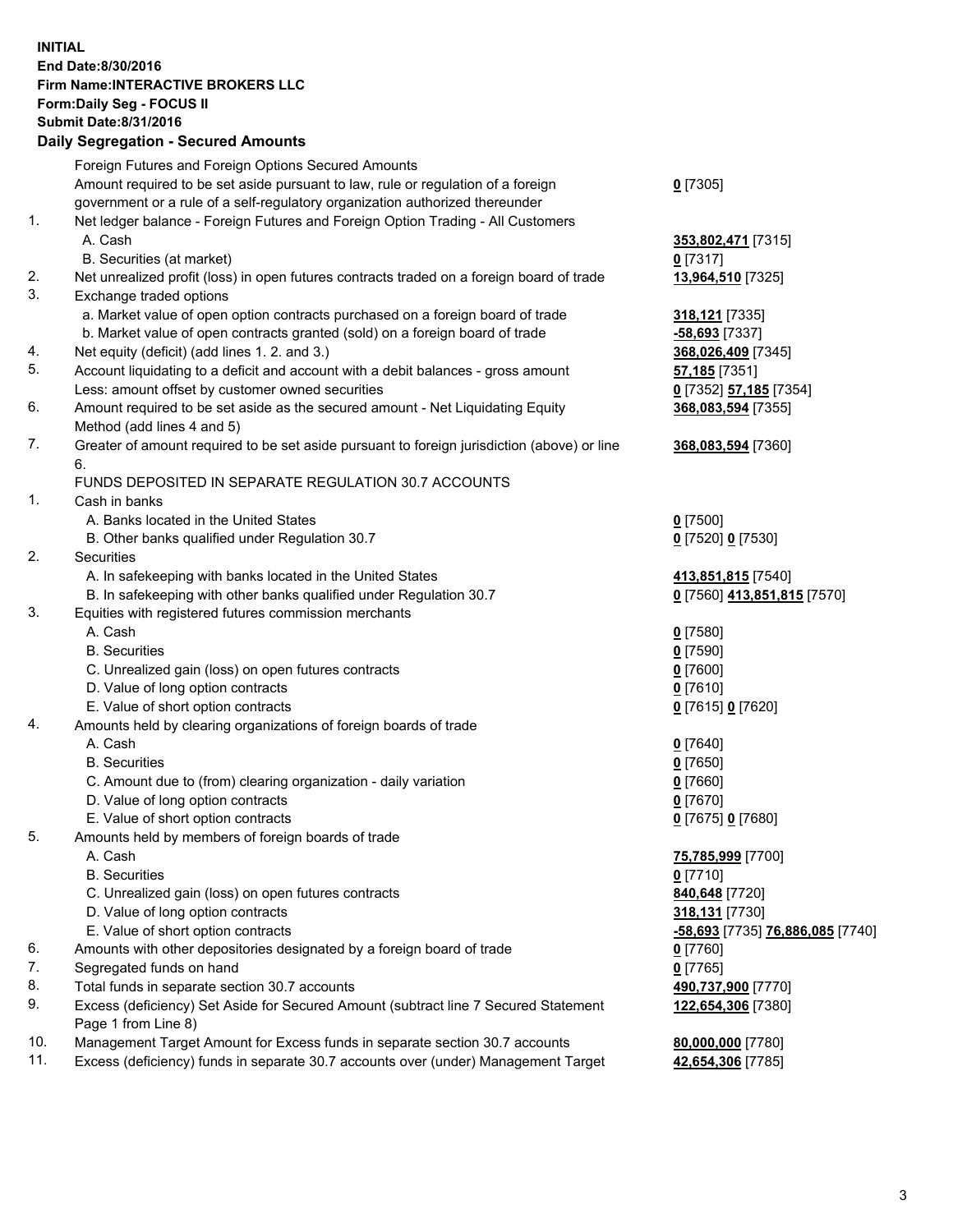**INITIAL End Date:8/30/2016 Firm Name:INTERACTIVE BROKERS LLC Form:Daily Seg - FOCUS II Submit Date:8/31/2016 Daily Segregation - Segregation Statement** SEGREGATION REQUIREMENTS(Section 4d(2) of the CEAct) 1. Net ledger balance A. Cash **3,041,752,260** [7010] B. Securities (at market) **0** [7020] 2. Net unrealized profit (loss) in open futures contracts traded on a contract market **-91,287,770** [7030] 3. Exchange traded options A. Add market value of open option contracts purchased on a contract market **134,024,801** [7032] B. Deduct market value of open option contracts granted (sold) on a contract market **-195,283,984** [7033] 4. Net equity (deficit) (add lines 1, 2 and 3) **2,889,205,307** [7040] 5. Accounts liquidating to a deficit and accounts with debit balances - gross amount **272,399** [7045] Less: amount offset by customer securities **0** [7047] **272,399** [7050] 6. Amount required to be segregated (add lines 4 and 5) **2,889,477,706** [7060] FUNDS IN SEGREGATED ACCOUNTS 7. Deposited in segregated funds bank accounts A. Cash **92,434,277** [7070] B. Securities representing investments of customers' funds (at market) **1,938,402,240** [7080] C. Securities held for particular customers or option customers in lieu of cash (at market) **0** [7090] 8. Margins on deposit with derivatives clearing organizations of contract markets A. Cash **30,210,876** [7100] B. Securities representing investments of customers' funds (at market) **1,118,477,224** [7110] C. Securities held for particular customers or option customers in lieu of cash (at market) **0** [7120] 9. Net settlement from (to) derivatives clearing organizations of contract markets **1,600,110** [7130] 10. Exchange traded options A. Value of open long option contracts **134,023,125** [7132] B. Value of open short option contracts **-195,282,340** [7133] 11. Net equities with other FCMs A. Net liquidating equity **0** [7140] B. Securities representing investments of customers' funds (at market) **0** [7160] C. Securities held for particular customers or option customers in lieu of cash (at market) **0** [7170] 12. Segregated funds on hand **0** [7150] 13. Total amount in segregation (add lines 7 through 12) **3,119,865,512** [7180] 14. Excess (deficiency) funds in segregation (subtract line 6 from line 13) **230,387,806** [7190] 15. Management Target Amount for Excess funds in segregation **155,000,000** [7194] **75,387,806** [7198]

16. Excess (deficiency) funds in segregation over (under) Management Target Amount Excess